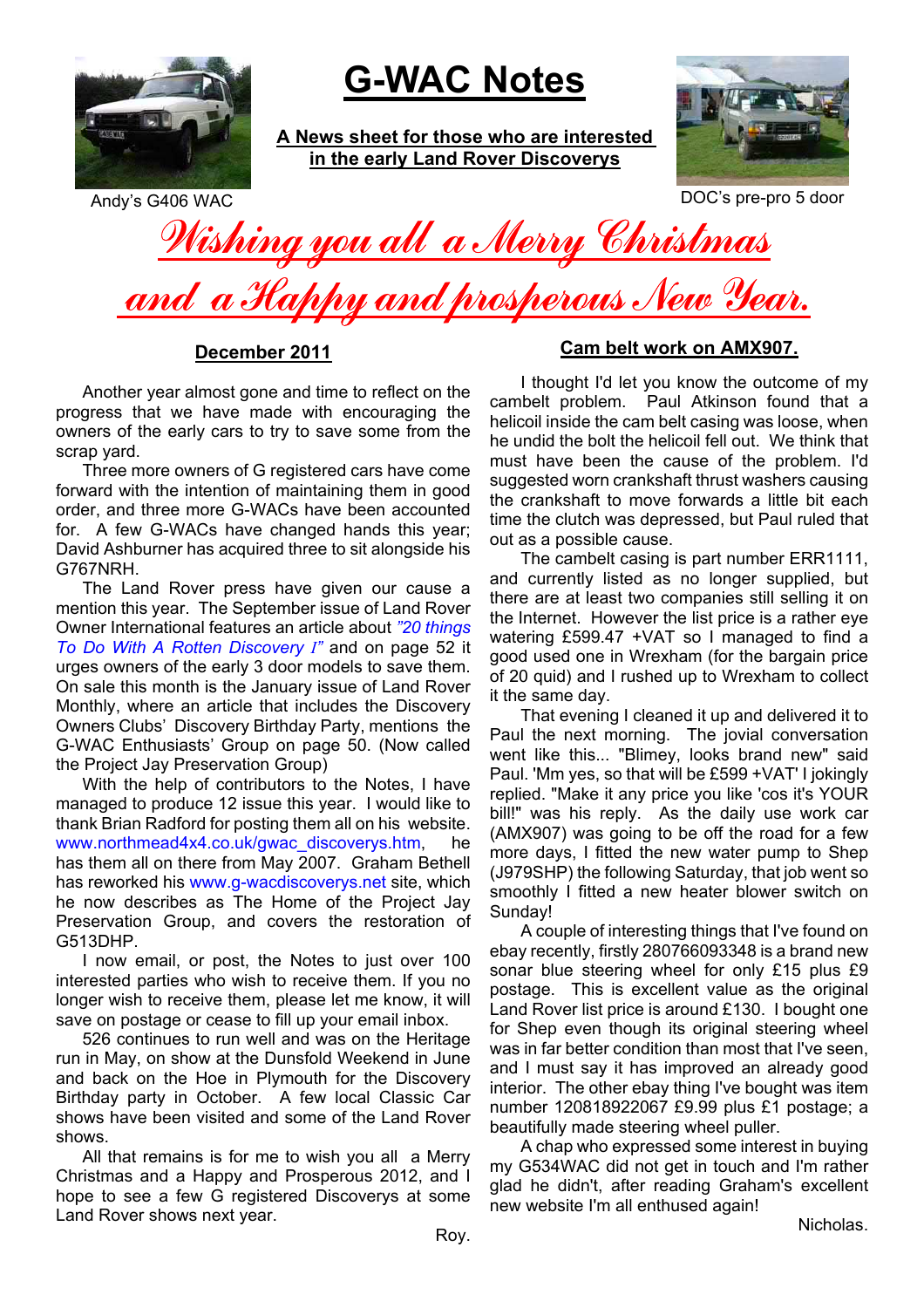#### **G442AJM for sale**

1990 G registered 3.5 V8 Carb, 3 door, manual, silver, sonar blue interior, 7 seats, air con (not working), electric windows, central locking, twin sunroofs, roof bars.

Mods: +2" lift (25% stiffer springs), +2" De carbon shocks, dislocation cones (x4), extended braided brake hoses, QT castor correcting radius arms, cranked rear trailing arms, steering guard with built in high lift jack and recovery points. The car is currently on 245/75/16 BFG AT tyres fitted to freestyle alloys; I do still have the steel wheels she was originally fitted with. It also has a CD head unit, replacement speakers, side steps and light guards all round.

The interior is in pretty good condition, the driver's seat is the only seat that's got wear on the base, I've always had the seat covers fitted to hide this. It has the centre console bag, and a load bay blind. On the whole, the interior is pretty tidy for a 21-year-old car.

The exterior of the car has blown lacquer on about three places on the bonnet, and on the majority of the O/S rear quarter panel. Most panels have marks, but in my opinion it doesn't look too bad for an old car.

Of course there is rust to the structure, well it is an old Disco! There are no big holes that I know of, but there is rust and swelling in some areas, namely along the sills, inner wings (small hole on O/S), and bulkhead body mounts. It's had repairs to the N/S/F inner wing, driver's floor/transmission tunnel and a replacement boot floor. I think that the structure is easily salvageable by a competent welder; I've seen many younger Discoverys in a much worse condition.

The car has been off the road for the last two years, as I have too many vehicles and wasn't really using it anymore, so I couldn't justify the tax and insurance, plus I doubt it'll get another MOT without some welding.



As it's been standing, the battery is dead, but I have had the engine running recently on a slave battery. No matter how long you leave this car it always starts with a fresh battery.

I've owned it for around nine years now, it's currently showing 133K miles on the clock, which I believe to be genuine. It runs, drives and handles very well and has put many Tdi Discos to shame with its low down grunt and smooth running. I originally bought it as my offroader to use on byways and at club meets, it has all ways been brilliant and very capable off road, it never got stuck! But when I start to get more adventurous and risked body damage I bought a 90 to offroad instead, as I didn't want to bash the bodywork about. Since then I've used it to tow stuff about, what a great tow car! Plus

lugging stuff around in the large load bay. But as I have too many 4x4s, and too many projects, I can't keep it and do it up, as much as I'd like too!

So grab the opportunity to own an early Discovery that you won't be afraid to use, whilst preserving one of these rapidly disappearing 3 door examples.

£500 and she could be your new toy! She is currently dry stored near Brentwood in Essex, 10 mins from junction 28 of the M25.

Any questions feel free to call me on 07901 811166 (evenings would be best).

Scott.

#### **G-WAC Notes on websites**

**xxxxxxxxxxxxxxxxxxxxxxxxxxxxxxxxxxxxxxxxxxxxxxxxxxxxxxxxxxxxxxxxxxxxxxxxxxxxxxxxxxxxxxxxxxxxx Home of the Project Jay Preservation Group.**

Graham has been reworking his G-WAC website and it is looking good. There are still a few things to do to it, but he is in need of a recent picture and basic details of your G-WAC so that they can be added to the page.

Send him a picture and some details, **email4graham@tiscali.co.uk.**

**www.g-wacdiscoverys.net**

xxxxxxxxxxxxxxxxxxxxxxxxxxxxxxxxxxxxxxxxxxxxxxxxxxxxxxxxxxxxxxxxxxxxxxxxxxxxxxxxxxxxxxxxxxxxxxxxxxxxxxxx

# NORTHMEAD 4x4

Brian Radford, of Northmead 4x4, is keeping up-to-date with a copy of the Notes on his website. All the back issues from the start in May 2007 are there.

He also has another website to advertise Classic Rallies and shows.

**www.northmead4x4.co.uk/gwac\_discoverys.htm www.classicrallies.co.uk/index.htm**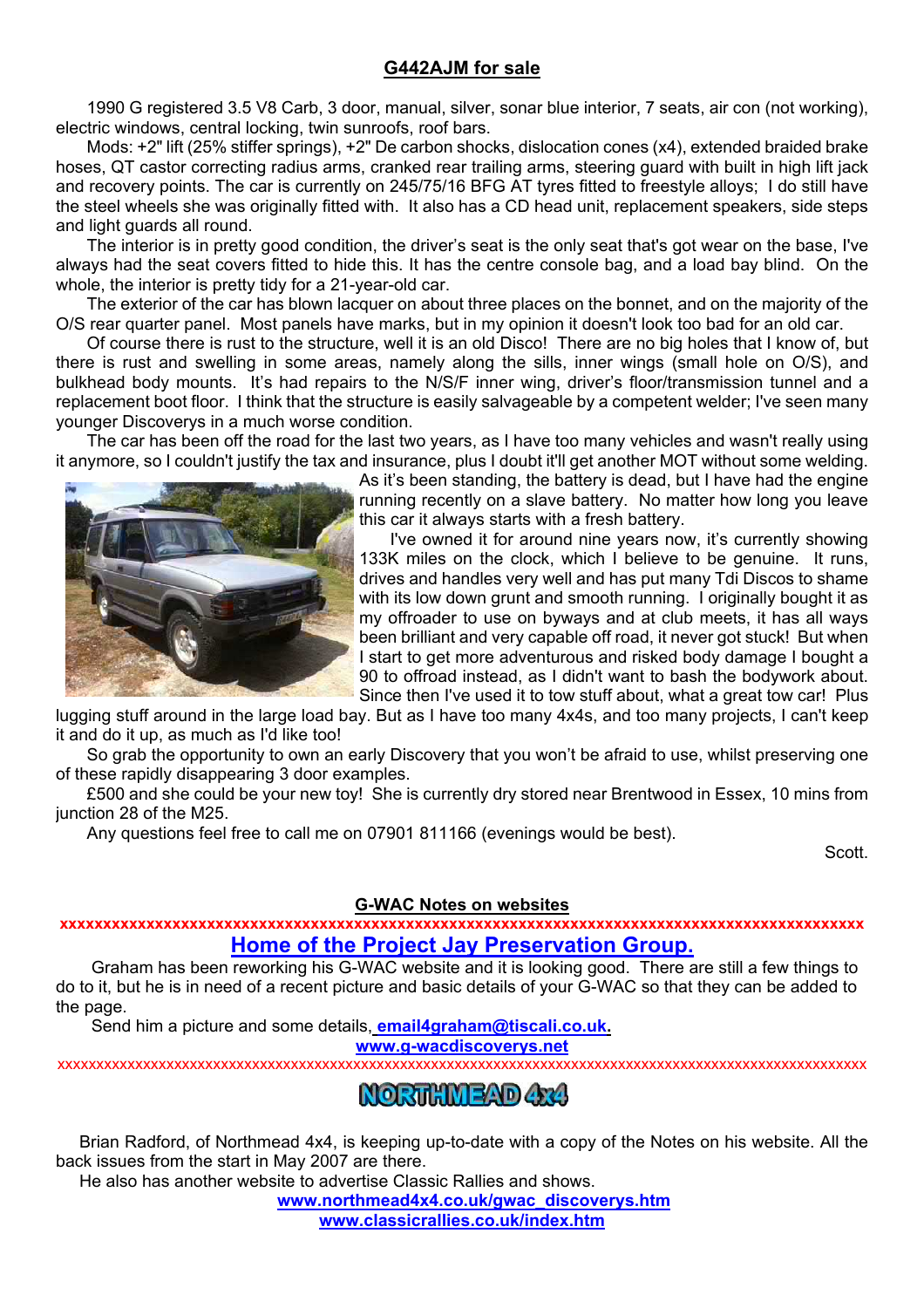#### **Current known owners of launch cars. @ December 2011**

G457WAC Mark Wheatley G461WAC John Boucher G463WAC Ian Rawlings. G465WAC & G526WAC Roy Preston. G469WAC & G524WAC Lee Barnett G470WAC Frank Elson. G478WAC<br>
G480WAC. G482WAC & G486WAC David Ashburner G480WAC, G482WAC & G486WAC G488WAC Clive Richfield G490WAC Rob Ivins G510WAC Nick Prior G511WAC Colin Crossley G534WAC Nicholas Webb

There were 86 cars registered on 01.10.89 from G451WAC to G537WAC, with the exception of G500WAC.

#### **Other known launch cars on DVLA site.**

G466WAC, G477WAC, G494WAC, and G525WAC

#### **Other pre-production, G-WACs and early cars**

| <b>B62 COH &amp; C60 JKG</b>      | Philip Bashall (The Dunsfold Collection) |
|-----------------------------------|------------------------------------------|
| C742HUH                           | <b>Charles Whitaker</b>                  |
| G279WAC                           | Neal                                     |
| G302WAC                           | <b>Sandy Andrews</b>                     |
| G308WAC                           | <b>Robin Gray</b>                        |
| G310WAC                           | Mark Simpson                             |
| G311WAC                           | Ivor Ramsden                             |
| G316WAC                           | David Cox                                |
| <b>G401WAC</b>                    | Owner not known                          |
| <b>G406WAC</b>                    | <b>Andy Baker</b>                        |
| G410WAC                           | Robin Jeffery                            |
| G563WAC                           | David Spirrett.                          |
| G601WAC                           | <b>Richard Haynes</b>                    |
| <b>G602WAC</b>                    | Owner not known                          |
| G603WAC                           | lan Redfern                              |
| G610WAC                           | John Stuart-Gay                          |
| <b>G635WAC</b>                    | Alec Gatherer                            |
|                                   |                                          |
| G28 RMW                           | Glyn Jones                               |
| G41 VHA                           | <b>Simon Tinkler</b>                     |
| G67 RYJ                           | Peter King                               |
| G226EAC                           | <b>Discovery Owners Club</b>             |
| G324CBG                           | Robin Jeffery                            |
| G442AJM                           | <b>Scott Seacombe</b>                    |
| G513DHP                           | <b>Project Jay Preservation Group</b>    |
| G656RYB                           | <b>Graham Welch</b>                      |
| G711YRY                           | <b>Peter Hares</b>                       |
| G757SGX                           | Paul Bishop                              |
| G767NRH                           | David Ashburner                          |
| G834FPR                           | Sue Virgin                               |
| G892VPM                           | M E Hall                                 |
| <b>G944UTT</b>                    | Keith Taylor                             |
| G987LKU                           | <b>Andy Greer</b>                        |
| H776POJ                           | Duncan Campbell                          |
| H871EWK                           | <b>Mark Hardwick</b>                     |
| 3656 TW 24                        | Keith S L Daffern. (France)              |
| AZ-829-TJ                         | Raymond Bechetoille (France)             |
| Camel. Awaiting export to the USA | Robert Blanchard (USA)                   |